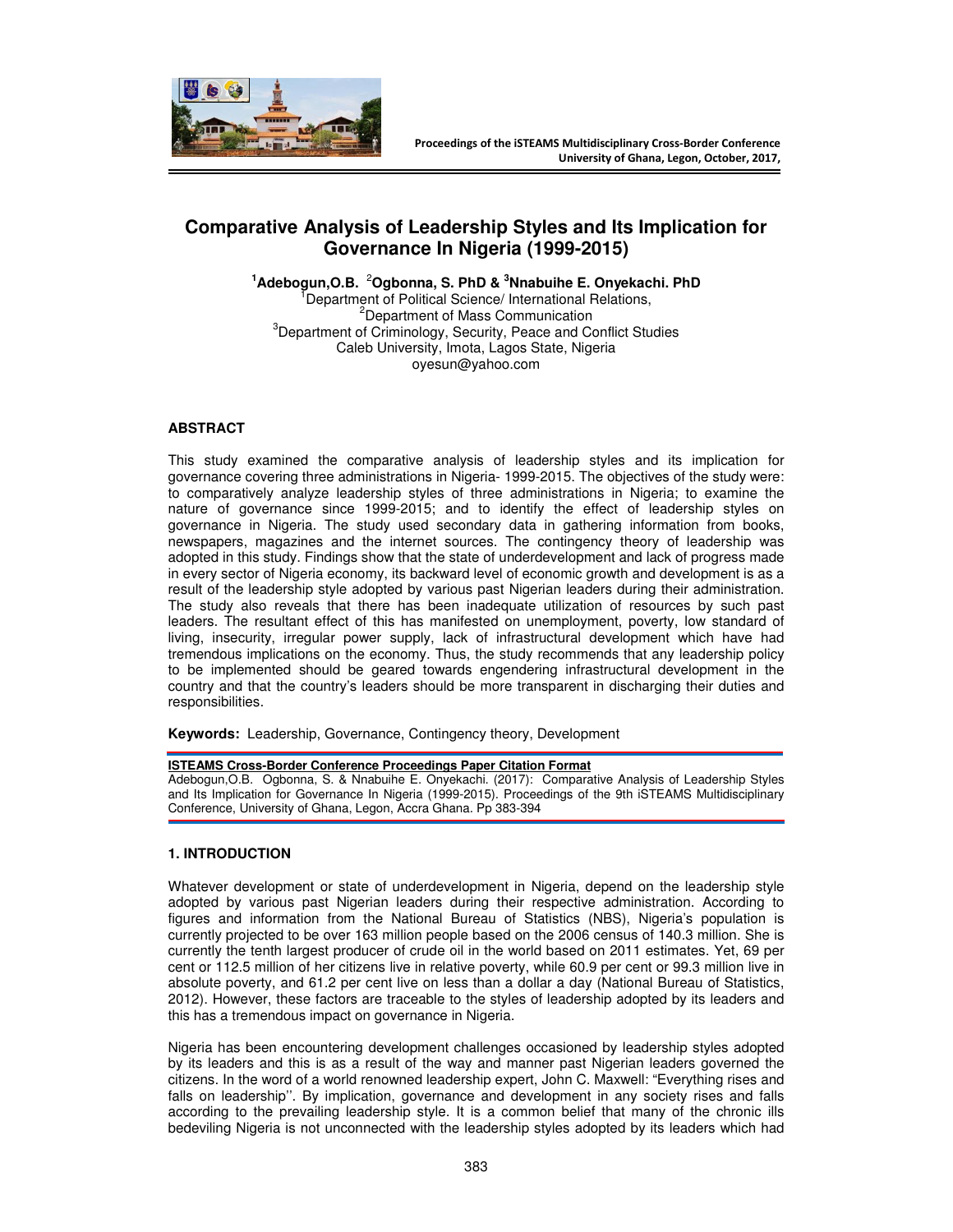

resulted in bad leadership manifesting in bad governance. Bad leadership and bad governance is a major contribution to poor service delivery and the prevailing underdevelopment in Nigeria. An obvious illustration of this is the tendency for the leadership at all levels to rule without some notion of governance as social contract which is implicit in the mandate freely given during elections to deliver on goals of sustainable socio-economic and political development (Egwu & Jibril, 2006: 1-2). Apparently, the level of service delivery and accountability in the management of public affairs in Nigeria has consistently declined since independence. This is in spite of various legal and political instruments, reforms, watch dogs and institutions established to regulate and monitor the ethical conducts of public officials. The central argument here is that, the pattern of consolidation of power embarked upon by past leaders in Nigeria was a major underlying factor in the deterioration of ethical standards in the public service. (Enejo, 2008: 9). Reacting to this phenomenon,

Apam (2011:33) argued that governance should be an exercise of power by these various levels of government in a manner that is effective, equitable, transparent and accountable. Governance in his view should ensure the absence of abuse, accountability and the existence of the rule of law. However, the reverse has been the case as exemplified by past leaders. Consequently, manifesting in such large scale issues of embezzlement of public funds, excessive display of materialism, mismanagement of the national economy, corruption and lack of accountability; which contributed to the challenges of development experienced in Nigeria. Past leaders like presidents Olusegun Aremu Obasanjo, Goodluck Ebele Jonathan and Umaru Musa Yar'Adua, despite the immense human and material resources at their disposal were unable to improve the living standard of the average Nigerian citizen (Tukur, 2004).

Government exists to serve the needs of the public, and good governance exists to ensure that those needs are served efficiently, effectively, and fairly (Deloitte Global Series, 2012). This means that governance has a lot to do with how authority is exercised in institutions and the traditions of government, which includes the process of bringing government into being and holding it accountable. Davis (2011) and Oyedele (2012) posited that the success or failure of a leader or government is measured by the level and nature of the infrastructural development embarked upon by the leaders or government and how well it meets the needs and aspirations of the people in democratic governance. Good and effective governance helps to strengthen democracy, promote economic prosperity and social cohesion, and reduce poverty (United Nations: 2007). Furthermore, social scientists and opinion holders conceive of democracy as the platform for development of nations, Nigeria has had sixteen years of democracy from 1999 -2015, development within the frame of analysis has continued to elude her. What could be responsible? What have been the roles of successive governments or leadership in the development of the country? Is Nigeria a case of leadership failure or is it the citizens that have failed themselves? This paper attempts to seek answers to these questions with a comparative analysis of leadership styles and its implications for governance in Nigeria from 1999 to 2015.

## **2. THEORETICAL FRAMEWORK/ LITERATURE REVIEW**

Contingency theories of leadership focus on particular variables related to the environment that might determine which style of leadership is best suited for a particular work situation. According to this theory, no single leadership style is appropriate in all situations. Success depends upon a number of variables, including leadership style, qualities of followers and situational features (Charry: 2012). A contingency factor is thus any condition in any relevant environment to be considered when designing an organization or one of its elements (Naylor, 1999). Contingency theory states that effective leadership depends on the degree of fit between a leader's qualities and leadership style and that demanded by a specific situation (Lamb, 2013). For a leader to be effective there must be an appropriate fit between the leader's behavior and style, and the followers and the situation. The contingency or situational school is a refinement of the situational viewpoint and focuses on identifying the situational variables which best predict the most appropriate or effective leadership style to fit the particular circumstance.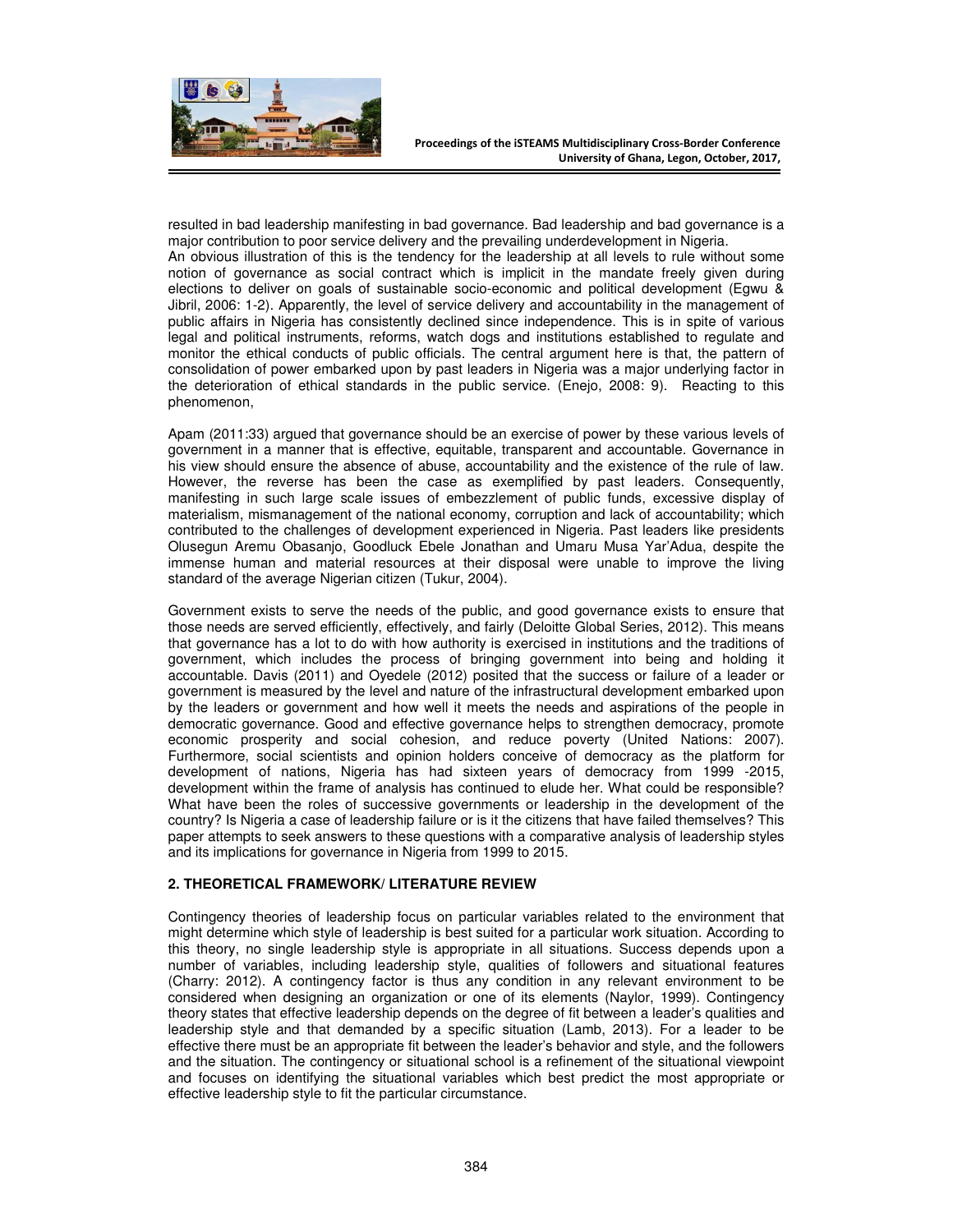

Researchers however conclude that there is not one leadership style that works for every leader under one circumstance. Instead, contingency-situational theories were developed to indicate that the style to be used is contingent upon such factors as the situation, the people, the task, the organization, and the other environmental variables. The contingency leadership theory attempts to explain the appropriate leadership style based on the leader, followers, and situation. Different individuals and group prefer different leadership styles. Leaders display a range of behavior in different situation, because leadership is largely faced by contextual factors. The contingency theory is relevant to this study because it focuses on the leadership styles and its implication for governance. As the theory describes that there is not a single leadership style adopted by a leader, a leader could be democratic towards an issue and at the same time be autocratic probably in enforcing rules or laws. The leadership styles that would have been adopted by past leaders in Nigeria since 1999-2015 should have been based on the situation, people, followers, the task, and the styles of that situation.

For instance in Nigeria at the inception of democratic dispensation in 1999-2015, there are still some attributes of authoritarianism, and other undemocratic forms, which of course tells us that Nigerian leaders adopted different leadership styles at different levels and situations. An instance is the Odi invasion and massacre during the administration of Chief Olusegun Obasanjo.

## **2.1 Conceptualization of Leadership**

To many, leaders are not born, but made. It is increasingly accepted, however, that in order to be a good leader, one must have the experience, knowledge, commitment, patience, and most importantly the skill to negotiate and work with others to achieve goals. Good leaders are thus made, not born. Good leadership is developed through a never ending process of self-study, education, training, and the accumulation of relevant experience (Bass & Bass, 2008). According to Boulding (1956) in his book "*The Image: Knowledge in Life and Society*", outlined the general transdisciplinary theory of knowledge and human social and organizational behaviour. He stated that the basis of a good leadership is strong character and selfless devotion to an organization. From the perspective of employees, leadership is comprised of everything a leader does that affects the achievement of objectives and the well-being of employees and the organization (Abbasialiya, 2010). Trustworthiness is often key to positions of leadership as trust is fundamental to all manner of organized human groups, whether in education, business, the military, religion, government, or international organizations (Lamb & McKee, 2004; Ivancevich, Konopaske, & Matteson, 2007).

Leadership involves a type of responsibility aimed at achieving particular ends by applying the available resources (human and material) and ensuring a cohesive and coherent organization in the process (Ololube, 2013; Northouse 2007 and Rowe 2007) described leadership as a process whereby an individual influences a group of individuals to achieve a common goal. This paper contends that effective leadership is crucial to the proper operation and very survival of any organization or government. Leadership is arguably one of the most observed, yet least understood phenomena on earth (Burns, cited in Abbasialiya, 2010). Over time, researchers have proposed many different styles of leadership as there is no particular style of leadership that can be considered universal. Despite the many diverse styles of leadership, a good or effective leader inspires, motivates, and directs activities to help achieve group or organizational goals. Conversely, an ineffective leader does not contribute to organizational progress and can, in fact, detract from organizational goal accomplishment. According to Naylor (1999), effective leadership is a product of the heart and an effective leader must be visionary, passionate, creative, flexible, inspiring, innovative, courageous, imaginative, experimental, and initiates change.

The concept of leadership has been written about and researched more than any other concept in social science literature (Eneanya, 2010). Leadership is often regarded as the important modifier of organization behavior. Throughout history, it has been recognized that leadership determines the failure or success of any organization or institutions. It is the exercise of authority, whether formal or informal, in directing and coordinating the work of others. Leadership can also be seen as "the exercise of authority, whether formal or informal, in directing and coordinating the work of others".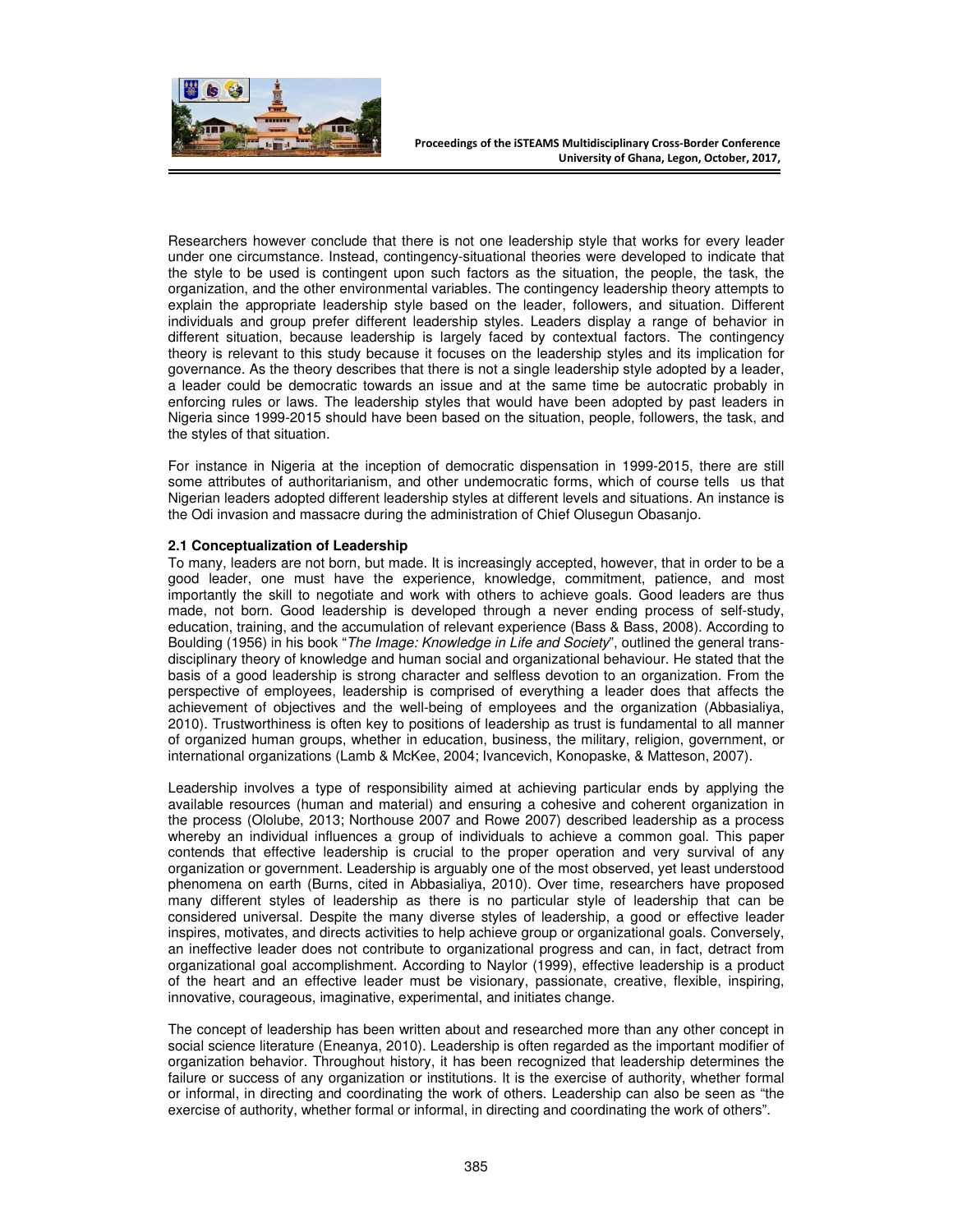

According to Eneanya, "the best leaders are those who can simultaneously exercise both kinds of leadership: the formal, based on the authority of rank or office, and the informal, based on the willingness of others to give service to a person whose special qualities of authority they admire" ( Shafritz et al 2011: 372). Leadership has become essentially topical in recent years as our country and indeed the world cries out for better and more purposeful and effective leadership, in business, in government, and in public (Ajumogba, 2011). It is argued that in this changing global environment, leadership holds the key not only to the success of individual and organizations, but also, to sectors, regions, and nations. Yet, there is no widely accepted definition of leadership. One of the most popular attempts at defining leadership is by one time American President, Dwight Eisenhower, who defines leadership as the act of getting someone else to do something you want done because he wants to do it (Dickson, 2008).

## **2.2 LEADERSHIP STYLES**

## **2.2.1 Autocratic Leadership**

According to Naidu (2011), the way in which the leader behaves and influences the activities of his followers is known as leadership style. To him, there are basically three types of leadership styles and this include: Autocratic, Democratic, and Liassez-faire. In the autocratic or authoritarian style of leadership, the leader makes decision alone as power is centralized in one person. The leader assumes full authority and responsibility. He assigns specific work task to each individual worker and determine the techniques of work. Subordinates do as they are told. He gives orders to them and demand strict obedience and loyalty from them. If the authority of the autocratic leader becomes oppressive, subordinates may become insecure and afraid of the leader's authority and behaviours. He is personal in praise and criticism of group work. He tends to remain aloof from group participation.

## **2.2.2 Democratic Leadership Style**

This type of leadership is also known as participatory leadership. The democratic leader involves the entire group in discussion of all policies. Decisions relating to goal-setting and the activities to achieve the set goals arrived at through such group discussions. The leader can suggest alternatives. However, suggestions are made in both directions. Communications flows freely. The leader tends to be a member of group. This tendency enables the leader and the subordinates to act as a social unit. Members are free to work with companions they chose. Praise and criticism are both used. The leader is objective in his praise and criticism.

## **2.2.3 Laissez-Faire Leadership**

Laissez-faire leadership may be the best or the worst of leadership styles (Goodnight, 2011). Laissez-faire, a French phrase for "let it be," when applied to leadership describes leaders who allow people to work on their own. Laissez-faire leaders abdicate responsibilities and avoid making decisions, they may give team's complete freedom to do their work and set their own deadlines. Laissez-faire leaders usually allow their subordinate the power to make decisions about their work (Chaudhry & Javed, 2012). They provide teams with resources and advice, if needed, but otherwise do not get involved. This leadership style can be effective if the leader monitors performance and gives feedback to team members regularly. The main advantage of laissez-faire leadership is that allowing team members so much autonomy can lead to high job satisfaction and increased productivity. It can be damaging if team members do not manage their time well or do not have the knowledge, skills, or motivation to do their work effectively. This type of leadership can also occur when managers do not have sufficient control over their staff (Ololube, 2013).

## **2.4. Conceptualization of Governance**

Good governance is an increasingly important umbrella term for integrating various desired outcomes of governmental interactions with its society. The concept is still a fuzzy one that generates controversy. However, the concept of good governance has always been linked to democratic governance by scholar and most especially by international financial institutions. For instance, the World Bank (WB) and the International Monetary Fund (IMF), refers to good governance as the exercise of political power to promote the public good or the welfare of the people (Babawale, 2003). It is a relatively new term that is often used to describe the desired objective of a nation-state's political development.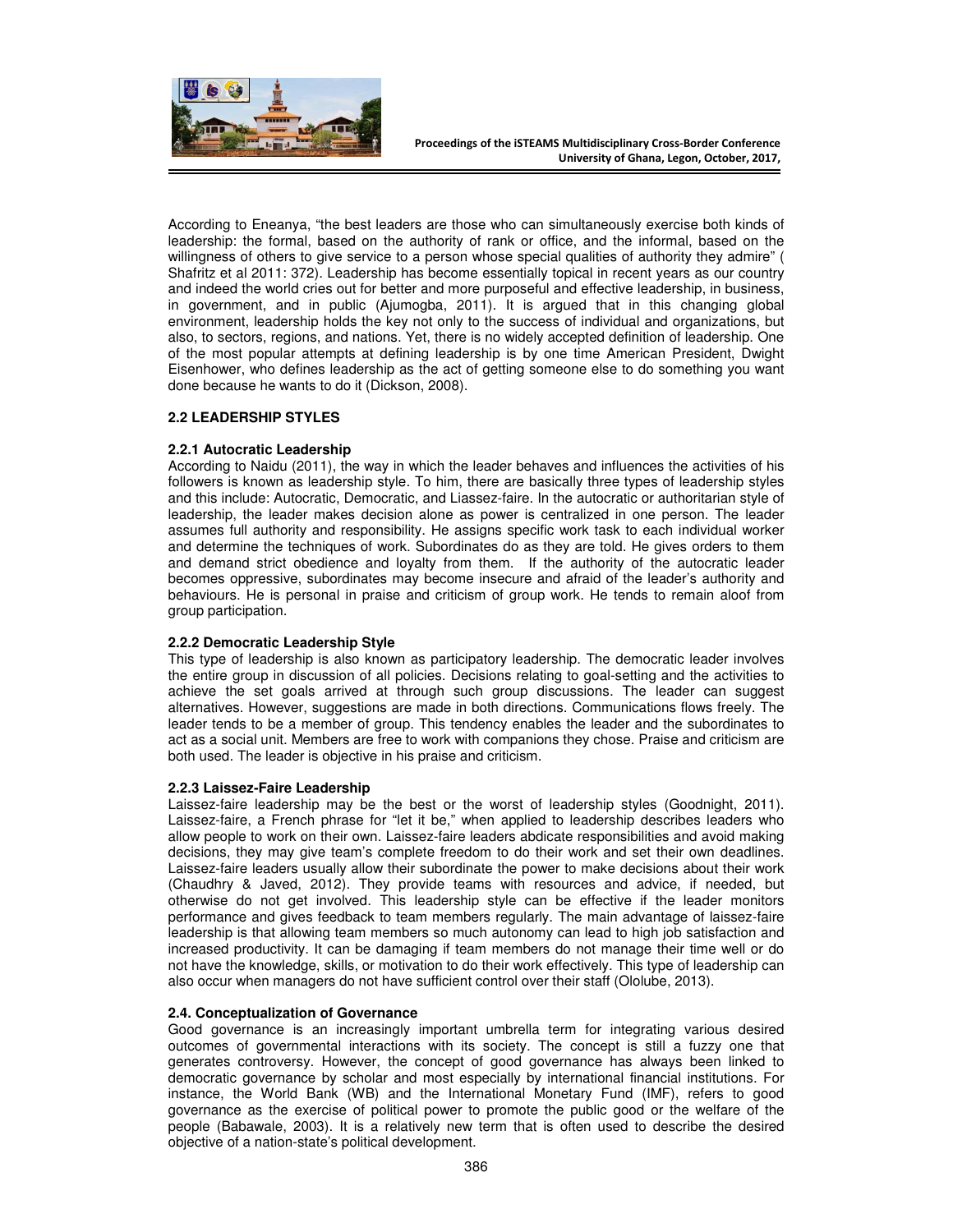

The UNDP Governance Policy Paper (2003: 3) sees good governance among other things as a process that is participatory, transparent and accountable. It is also effective and equitable in the distribution of the resources society to all and sundry irrespective of their class and status. It is truly a process that seeks to involve the people in the decision-making arrangement based on political and economic priorities, especially in the allocation of society's resources. Good governance according to Tukur (2004) is a style of government which facilitates the creation of a civil polity and tackling of socio-political and economic problems in a manner harmonious with the world view, way of life and temperament of the population.

To Akpa, (2011:67) Good governance, basically, is about integrity, efficiency, effectiveness and economy of government in the management of public affairs and meeting government's' expectations of the society. Good governance is in short anti-corruption whereas authority and its institutions are accountable, effective and efficient in service delivery. It is participatory, transparent, responsive, consensus oriented, and equitable , which allow for full respect of human rights, the rule of law, multi-actors partnerships, political pluralism, legitimacy, access to knowledge, information and education**,** 

#### **2.5. Ruler-ship versus Leadership and Development**

A comparative study of the development of Nigeria in consonance with other countries once within its development bracket points to the exacerbation of the concepts of ruler-ship and leadership. From the appraisal of the concept of leadership above, it becomes apparent that leadership is *sine qua non* in the development of an organization, region or country. Nigeria's contemporaries that have left her behind on the rung of development are those that with visionary leadership/leaders and not rulers. Ruler-ship refers to the situation where a powerful individual issues orders which are obeyed, whereas leadership involves setting example to be followed. Where a ruler commands, a leader shows. (Scorpio, 2010) By custom and history, Nigeria have been ruled and not led for generations past, and this has deprived the nation of progress comparable to what other developed countries have enjoyed unhindered over the same period. (Alalade, 2011).

Unlike the prerequisite special qualities and abilities that must be present and demonstrated in a way that makes the bearer stand out in a crowd before one can attain a leadership status, a rulership status, on the other hand, is often attained in one of two ways; either by force (as in military takeover of government) or through hereditary means. So, while the attainment of a leadership status is akin to being rewarded by others as a sign of their unambiguous recognition of specific unique and uncommon qualities and abilities in the one who desires to lead, a ruler-ship status is handed down to the bearer not by the people's freewill or because the ruler possesses any special and uncommon qualities other than their heredity.

According to Alalade's (2011), the bane of development in Nigeria has been the preponderance of rulers instead of leaders. Nigerian leaders have collaborated to constitute the worst enemies of her country and region. Rulers in leadership positions have woefully failed miserably to lead, but have effectively ruled instead for their self enlightened interests. Nigerian leaders have not led their peoples to greatness. In the late 1980s when African countries along with other developing Asian countries were classified as third-world countries, a country like Nigeria, other African countries as well as Asian countries like Malaysia, Singapore, Taiwan, South Korea, etc. were grouped alike. In fact, with enormous human and natural resources, Nigeria was particularly considered as having an edge over these other countries. But today, Southern and Eastern Asian countries like Singapore, Malaysia, South Korea, and Taiwan have not only flourished technologically and politically, they have managed to surpass most African countries like Nigeria that was once ranked with them as third-world nations. It is quite perplexing to see that while these emerging economies and the developed ones have steadily evolved into lender nations over the past decades, Nigeria on the other hand, have increasingly turned to the west for help.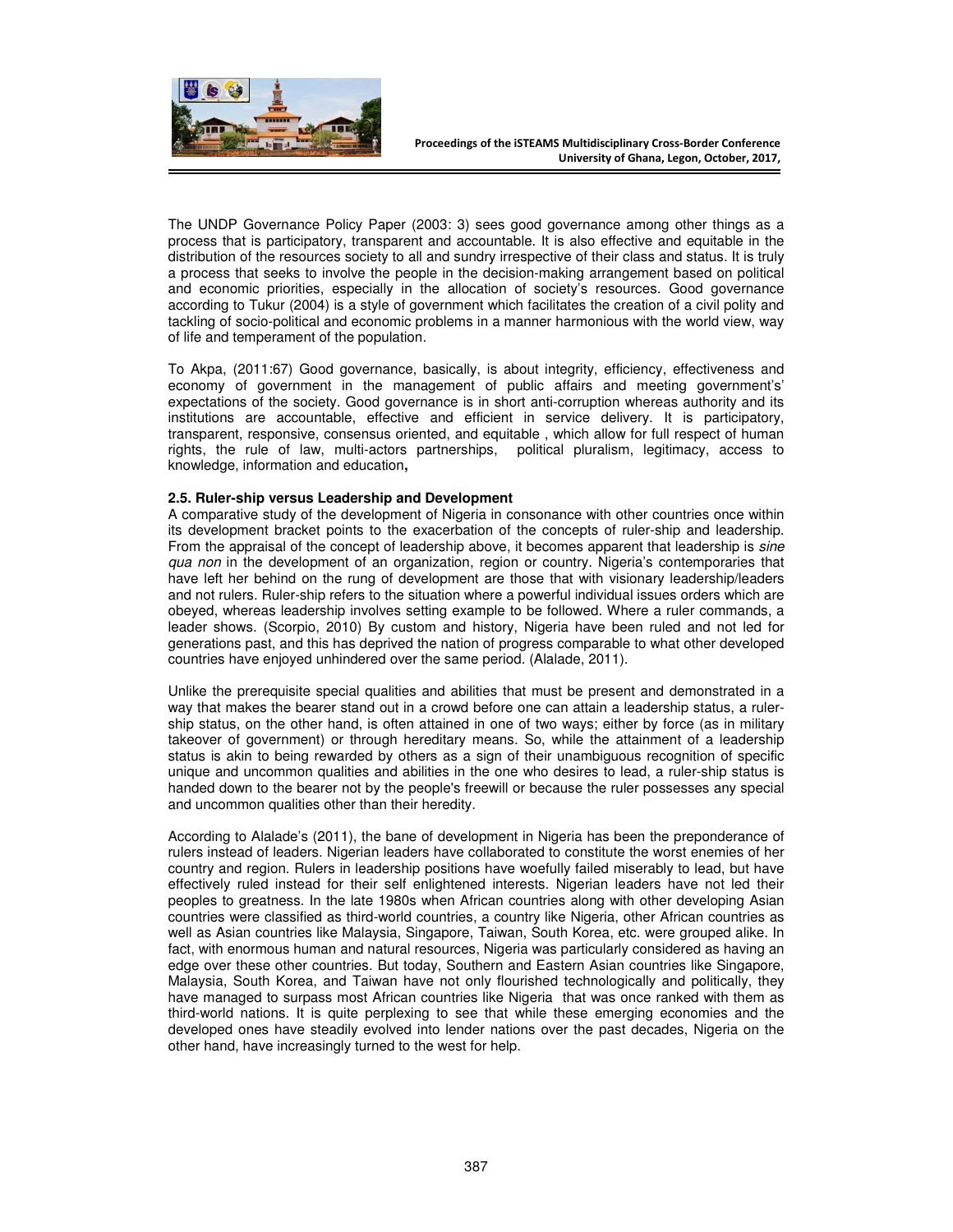

## **3. LEADERSHIP STYLES AND ITS IMPLICATION ON GOVERNANCE (1999-2015)**

At the inception of the new democratic dispensation on May29, 1999, every Nigerian, at home and in the diasporas, were expectant that the messiah has come in the person of Chief Olusegun Obasanjo. A people who has been under the trauma of military jackboot for almost two decades after the second republic, hoped for a fresh breath or to heave a sigh of relief after the draconian rule of military dictators. Chief Olusegun Obasanjo was most favoured because he was to bridge the gap between the military and civilians, the poor and the rich. The people saw the will power and ability to deliver the people and the nations from socio-economic and political quagmire. He was seen as a man who has seen both sides of life, like Nelson Mandela of South Africa who came out of the prison to be the President of South Africa. The federal Government of Nigeria (2010) report stated that under the Obasanjo's administration, Nigeria's international image and reputation which had long been tarnished by the long military dictatorships, was improved. His leadership was committed to positioning Nigeria as a leader in the promotion of democracy and economic growth in Nigeria.

Perhaps, the most prominent legacy in his administration aimed at instituting good governance in Nigeria was the determination to eradicate corruption. The establishment of the Economic and Financial Crimes Commission (EFCC) to prosecute government and public officials for corruption and to recover stolen funds from public servants was a landmark government policy and an act of good governance. Nigeria enjoyed a relative peace and tranquility under the Obasanjo administration. His ability to prevent another military dictatorship in Nigeria has been acclaimed as a huge accomplishment, and the economic policies of his administration were remarkable. In this instance, it could be said that Obasanjo adopted a democratic leadership style in respect to his policies above. In the same vein, there are instances or situations whereby Obasanjo adopted other forms of leadership styles. An example is the Odi Massacre, an attack carried out on November 20, 1999, by the military on the predominantly Ijaw town of Odi in Bayelsa state. This attack was ordered by the regime of Obasanjo, now, this act is synonymous to an autocratic leadership style. (Aneh, 2012).

The people were disappointed that the messianic sooth balm from civilian government in the delivery of the dividend of democracy to the people later turned sour on the nation's economy. Some of his economic reforms were anti- people. During his regime, there were indiscriminate sale of the nation's asset to private individuals: incessant increment in the pump price of petroleum products and controversial third term agenda almost heated the polity to a boiling point. The constitutional amendment that was ongoing in the National Assembly could not see the light of the day. The law makers threw the baby with bath water in order to kill the third term agenda of the president (African Age International Magazine, 2011).

In the Fourth Republic, especially, President Olusegun Obasanjo administration, assumed the posture of a personal ruler with wide dictatorial powers, who relied on dispensing benefits to supporters, while opposition were severely brutalized (Aderibigbe, 2004). In a federal system, the state governors were supposed to enjoy some level of autonomy, but under Obasanjo, Nigeria was run as a military regime where regional autonomy was subjected to federal powers. Obasanjo never hesitated to use the party machinery, resource allocation and security agencies to threaten any "recalcitrant" state governor. Governors such as Bola Tinubu of Lagos, Joshua Dariye of Plateau, Victor Attah of Akwa Ibom, Ibrahim Adamu of Adamawa, Orji Kalu of Abia and Chris Ngige of Anambra were variously threatened by Obasanjo( Akpaekong,2004; Ajaero, 2003:20). In the civil society, groups like the Nigeria Labour Congress (NLC) and the Academic Staff Union of Universities (ASUU) that opposed his undemocratic actions or unacceptable policies have all been enervated. The total control Obasanjo had over the National Assembly made it possible for him to function as personal ruler. ( Elesho and Attah, 2003).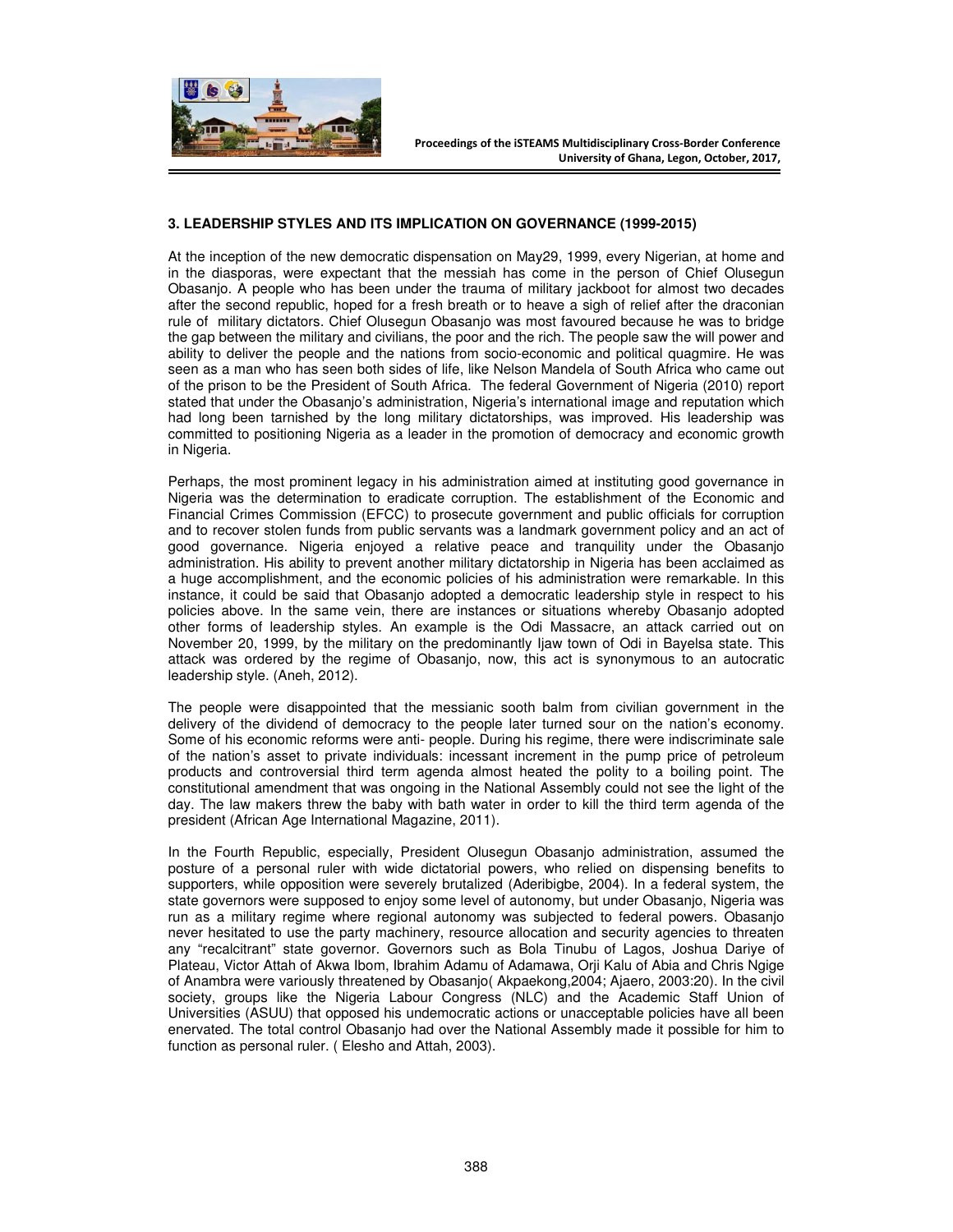

With the exit of Olusegun Obasanjo after an electoral process that was declared free and fair for the first time in Nigeria by international observers, Umaru Musa Yar' Adua became the second civilian political leader of the fourth republic. He was in power between 2007 and 2010. The Yar'Adua's administration was, to all intents and purposes, an extension of the Obasanjo administration. The policies and programs of this administration were directed towards the area of government. The decades of violence in the Niger-Delta region has prompted several initiatives aimed at addressing the causes of unrest in the region. The Niger-Delta after over half a century of crude oil exploration has remained grossly underdeveloped and indeed suffers from both human and ecological devastation, putting into cognizance the fact that previous government establishment of specialized agencies, Niger Delta Development board and so on, that appears to have failed to satisfactorily tackled the Niger Delta challenges, the late Umaru Musa Yar'adua led administration initiated the amnesty programme (Odigbo,2015).

At the inauguration of the administration on May 29, 2007, President Yar'Adua stated that the philosophy of his administration would be anchored on the principle of the rule of law. In his first few weeks in office, Yar'Adua's actions left no one in doubt that the rule of law was, for him, an article of faith as well as his covenant with the Nigerian people. It was also very clear to the people in government, especially in the administration's early days, that the president indeed subscribed to the time-honored view that society will flourish when it is governed according to law than by the whims of office holders. However, there were initial skepticism about its practicability in a country where the flouting of court judgments by the executive appeared to be the norm and not the exception and where the concept of the big man still evoked some romantic notions. In the preceding administration, for instance, the attorney general of the federation was more or less the 'final arbiter', interpreting court judgments in the way and manner that suited the government and causing the same to be enforced to the consternation of Nigerians. Yar'Adua's pledge at every opportunity was therefore implicitly a repudiation of that era and a firm indication that he was not prepared to travel that route. The first major test of this conviction emerged on June 14, 2007, when the Supreme Court restored Mr. Peter Obi as governor of Anambra State and ordered Dr. Andy Uba, who had been sworn in as governor just two weeks earlier to vacate the Government House. In a unanimous decision of the seven justices, the apex court concluded that INEC went ahead to conduct elections into the office of the governor of Anambra State despite the fact that the matter was pending in court. The court therefore held that "there being no dispute that Governor Obi took his oath of office on March 17, 2006, his tenure of office expired on March 17, 2010." Adeniyi,(2011:1-2)

Also, under President Umaru Musa YarAdua's administration, there was an immediate release of the Lagos State local government funds amounting to 10.8 billion naira precisely, which had been seized by the previous administration, bringing to an end a long-drawn legal and political battle that had pitched the federal government against the Lagos State government. The controversy had started in April, 2004 following the creation of 37 local council development areas by then governor of Lagos State, Bola Tinubu. Riled by what he considered to be an impudent act, Obasanjo had directed that the funds of local government councils in Lagos be withheld, to be released only on the condition that the governor reverted to the original 20 local government councils in the state. Following this directive, the state had filed a lawsuit against the federal government at the Supreme Court, urging it to determine the propriety and legality of the action. In the somewhat controversial ruling that had followed, the Supreme Court had declared the 37 local council development areas (LCDAs) created by Tinubu inchoate and inoperable, since the National Assembly had not listed them in the constitution.

The apex court, however, had also ruled that the federal government had no right to withhold the funds of the state. With both the Federal Government and Lagos State claiming victory in what had become a personality clash between Obasanjo and Tinubu (with the former flexing presidential muscles), a stalemate was imminent. To stave off the stalemate, some prominent Yoruba citizens had intervened through a committee of elders led by Prince Bola Ajibola (SAN). That effort had culminated in the LGAs being rechristened Local Council Development Authorities (LCDAs) by Tinubu. This had brought a temporary truce between the duo and encouraged Obasanjo to order the release of a first tranch of N10 billion from the entitlements of the 20 local government councils then estimated at about N21 billion.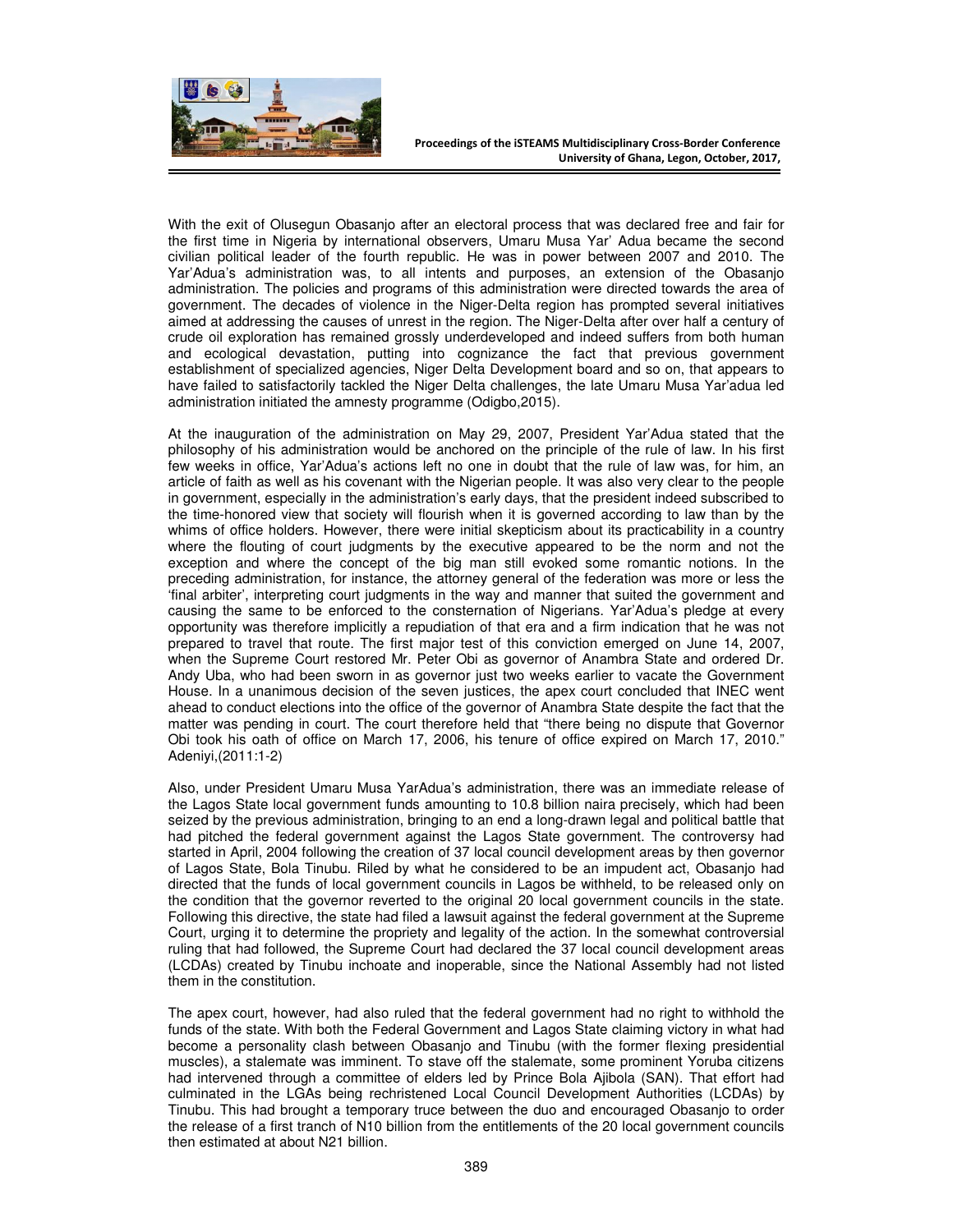

This rapprochement, however, did not endure, because the balance was withheld when the Lagos State government insisted on conducting elections into the 37 LCDAs. This was the situation at the time Yar'Adua assumed office. Following widespread consultation with legal experts, who held that the decision to withhold the funds contravened the Supreme Court ruling on the matter, the president ordered the Accountant General of the federation to release the funds to the Lagos State Government. For a man whose ascendancy owed less to his personal effort than to the sleight of hand wrought by his predecessor, Yar'Adua was gradually becoming his own man. But given that one of the most challenging features of the rule of law is that it has no place for the strongman', there were also early signs that many Nigerians appreciated the importance of the foundation that Yar'Adua was trying to erect Adeniyi, (2011:6). It could be said that, based on the consideration of President Umaru Yar'Adua administration viewed in the above perspectives in this study, the leadership style could be likened to that of Democratic leadership style.

After President Yar'Adua's death on May 5th 2010, Dr. Goodluck Jonathan, hitherto Vice President and Acting President was sworn in as Alhaji Yar'Adua's successor on May 6th 2010, (BBC News, 2010) becomingNigeria's 14th Head of State, while his vice, a former Kaduna State Governor, Mohammed Namadi Sambo, an architect, was chosen on 18 May 2010, by the National Assembly following President Goodluck Jonathan's nomination for Sambo to be his Vice President. (The Punch, May 18, 2010 & Akinlade May 18, 2010). Dr. Goodluck Jonathan served as Nigeria's President till 16 April 2011, when a new Presidential election in Nigeria was conducted. Dr. Goodluck Jonathan of the PDP was declared the winner on 19 April 2011, having won the election by a total of 22,495,187 of the 39,469,484 votes cast to stand ahead of Maj.Gen Muhammadu Buhari from the main opposition party, the Congress for Progressive Change (CPC), which won 12,214,853 of the total votes cast. (Purefoy, 2011) The international media reported the elections as having run smoothly with relatively little violence or voter fraud in contrast to previous elections (Nossiter, 2011). President Jonathan is the first Ph.D holder and the first citizen from the South-South geo-political zone to ascend to the presidency of Nigeria.

The populace, therefore, have great expectations of him. But there seems to be a general disenchantment with him especially for his "kids glove" approach to handling the then endemic and hydra headed corruption in the country and the issue of insecurity especially as it relates to the "Boko Haram" insurgency in the North Eastern part of the country, and kidnapping in the South South and South Eastern parts of Nigeria. Despite the President's promised succor for the populace, youth unemployment was over 65% and a national unemployment rate of 23.9% as at December 2011. Power supply was nearly non-existent despite claims to the contrary, which he (The President) made on the CNN interview with Christiane Amanpour in January 2013, the economy was not strengthened enough to withstand the stress and storms of poverty, inequality and unemployment which widened by the day; industries had gone moribund, and incidence of absolute poverty was indicated at 65% (NBS). And it was widely observed that Nigeria did not meet the millennium development goals, targets set by the international comity of nations as indices for measuring development of developing nations like Nigeria, which target was in 2015 (NBS, 2011).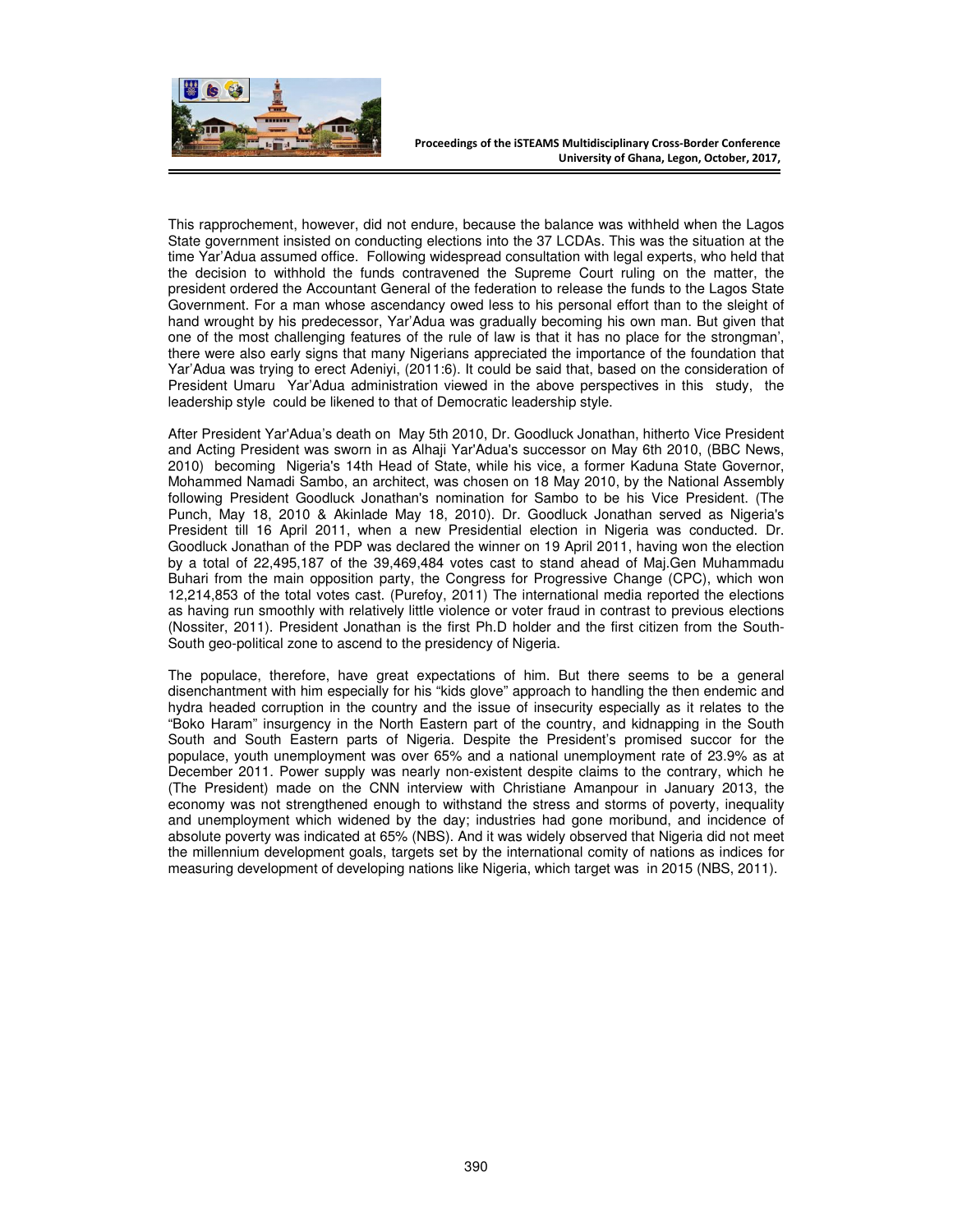

## **4. METHODOLOGY**

The study adopted qualitative research technique which is based on descriptive analytical framework. Secondary sources of data were used which included text-books, newspapers, magazines, journals and internet material. In terms of the scope, the study covered the comparative analyses of leadership styles and its implications for governance in Nigeria, by using three administrations as case studies from 1999-2015.

#### **5. DISCUSSION OF FINDINGS**

Findings show that the state of underdevelopment, lack of progress experienced in every sectors of Nigeria economy, its backward level of economic growth and development is as a result of leadership style adopted by various Nigerian leaders during their administration. The study also reveals that there has been inadequate utilization of resources by her leaders. The resultant effect of this has manifested on the high level of unemployment, poverty, low standard of living, insecurity, irregular power supply, lack of infrastructural development which had tremendous implications on the economy. The various Nigerian leaders adopted different leadership styles in their respective administrations, for instance under Obasanjo administration from 1999-2007, adopted both democratic and autocratic leadership styles. His approach in dealing with the people of Ijaw town in Odi village of Bayelsa State is a good example of the Obasanjo leadership style during his administration. Also, his establishment of the Economic and Financial Crimes Commission (EFCC) to prosecute corrupt government and public officials and to recover stolen funds into the Federal government account shored up Nigeria's international image which was tarnished during the military regime. The Obasanjo administration was seen to have adopted another leadership style during his administration regarded as democratic leadership style.

The study revealed that there was strict application to rule of law under President Musa Yar'Adua's administration, as the Lagos State Federal government allocation fund that was withheld during Obasanjo's administration was released under the Former President Musa Yar'Adua's administration His administration had made a promise immediately he resumed as the president of the Federal Republic of Nigeria that his government would be based on the practice and application of rule of law which was a proof that he adopted the democratic type of leadership style. Study also found that under the former President Goodluck Ebele Jonathan's administration, Laissez faire leadership style was adopted. This was due to how power and authority were used and delegated in addressing several issues during that administration.

The populace had great expectations from his administration. But there was general disenchantment with his administration, especially with his "kid glove" approach to handling the then endemic and hydra headed corruption in the country and the issue of insecurity especially as it relates to the "Boko Haram" insurgency in the North Eastern part, and kidnapping in the South South and South Eastern parts of the country. Despite the President's promised succor for the populace, youth unemployment was over 65% and a national unemployment rate of 23.9% as at December 2011. Power supply was nearly non-existent despite claims to the contrary, which he (The President) made on the CNN interview with Christiane Amanpour on January 2013. Economy was not strengthened enough to withstand the stress and storms of poverty, inequality and unemployment widened by the day, industries were moribund, and incidence of absolute poverty was indicated at 65% (NBS). And it was widely observed that Nigeria was unable to meet the millennium development goals targets set by the international comity of nations as indices for measuring development of developing nations like Nigeria, which target was in 2015.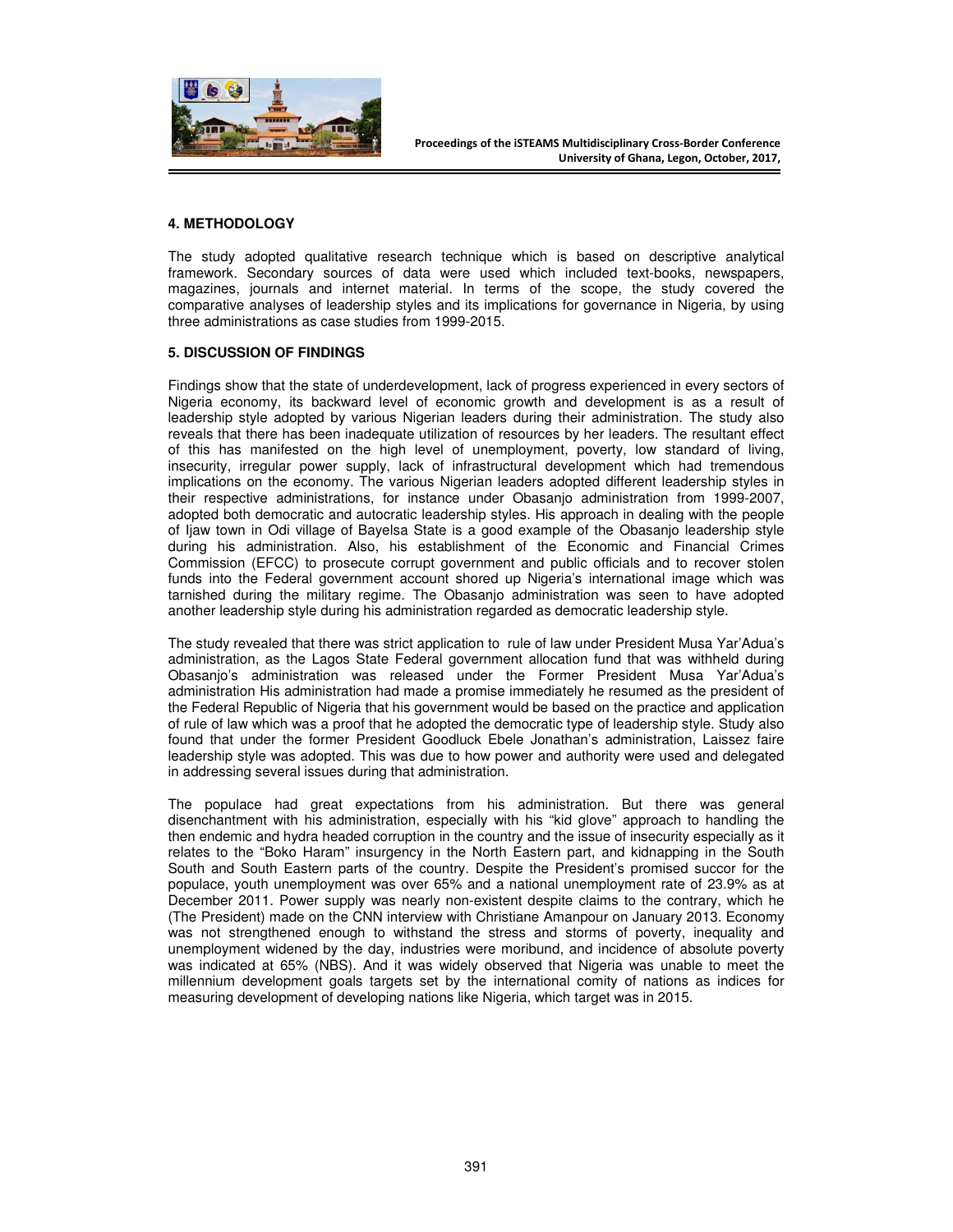

# **6. CONCLUSION**

The attainment of good governance and service delivery among the public officials and leaders at the federal, state and local level in Nigeria would only be possible if the leadership styles adopted by the elected representatives and leaders in this country (Nigeria) is geared towards the socioeconomic and political development of the country at large, applicability of rule of law, infrastructural development. Based on the issues raised in this study, the following recommendations are offered as panacea to the effects of leadership styles on governance in Nigeria:

- Policy to be implemented by Nigerian leaders should be channeled towards engendering infrastructural development in the country and leaders in their respective administrations should be more transparent in discharging their duties and responsibilities.
- Nigerian leaders should change from being self-oriented leaders to be People-Oriented leaders so as to promote good governance and sustainable development in the country.
- There should be the existence of the supremacy of the constitution in its real sense over both the rulers and the ruled in Nigeria.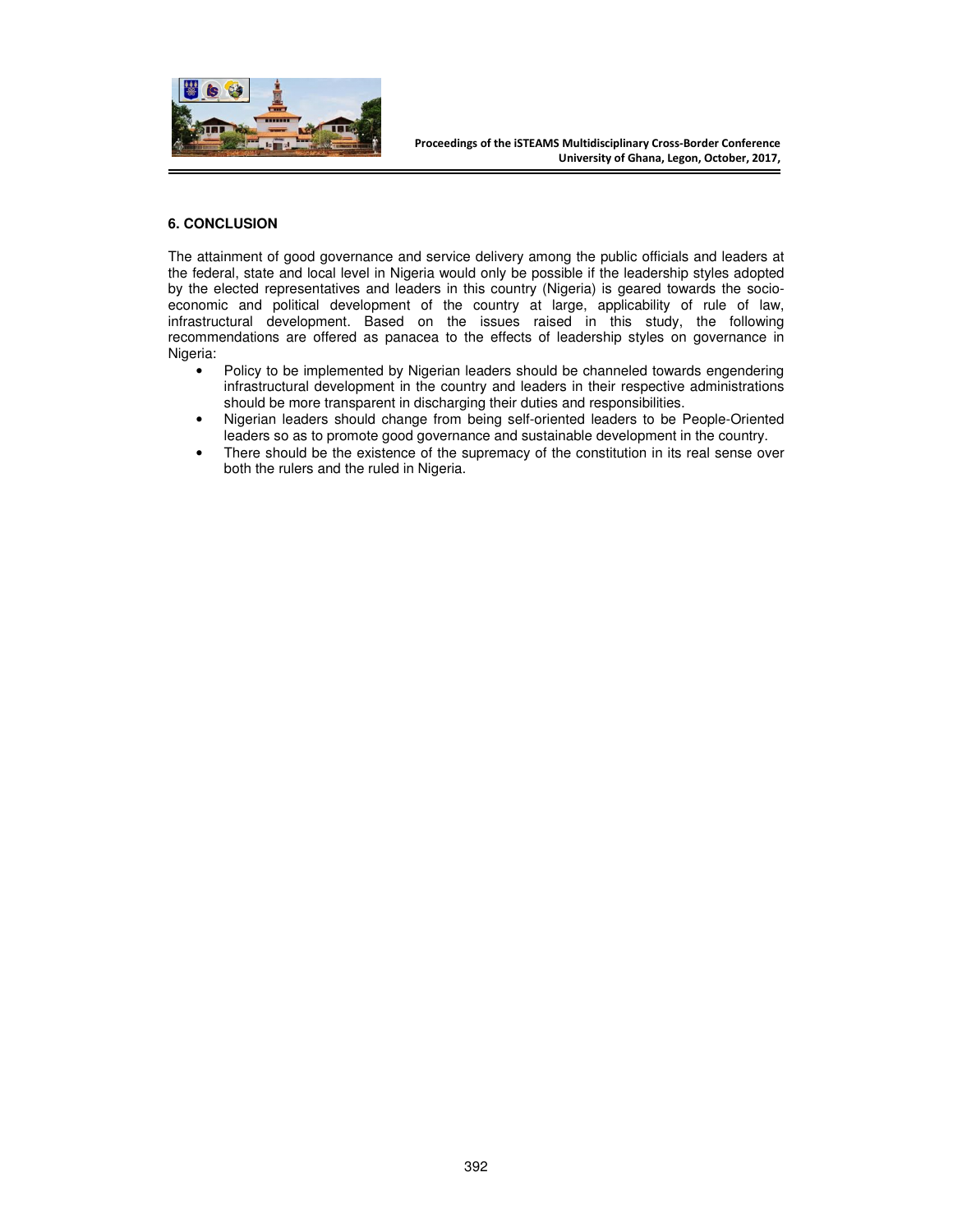

## **REFERENCES**

- 1. African AGE International Magazine Vol.4 No.12 June-July 2011" Jonathan Wind of Change" 78
- 2. Adekoya,(2012) "Paradox of growth without development, Declining Naira Value" The Guardian from http://psychology.about.com/od/leadership/p/leadtheories.htm
- 3. Adekoya,(2012) "Paradox of growth without development, Declining Naira Value" The Guardian from http://psychology.about.com/od/leadership/p/leadtheories.htm
- 4. Adeniyi O. ( 2011)"Power, Politics and Death" A front-row account of Nigeria under the late President Yar' Adua. Published in Nigeria by Kachifo limited, Lagos.
- 5. Ajumogobia,(2011)"The Challenges of Leadership in Nigeria An Address by H. Odein Ajumogobia at the Stern and Kay Seminar on Leadership in Nigeria 2011".
- 6. AlaladeD. (2011), "Rulership Vs Leadership";www.nigeriaworld.com/articles/2011/apr/010.html
- 7. Apam, J. (2011) " The Role of Governance in the Management of Ethno-Religious Conflict in Nigeria" In Nigerian Journal of Political and Administrative Studies. Benue State University, Makurdi, Nigeria Volume 2, No2.
- 8. Bolden, R. (2004) What is Leadership? Research Report 1, University of Exeter, Exeter, England.
- 9. Charry, K. (2012). Leadership Theories 8 Major Leadership Theories. Retrieved March 23, 2014
- 10. Charry, K.(2012). Leadership Theories-8 Major Leadership Theories. Retrieved March 23, 2014 from http://psychology.about.com /od/leadership/p/leadetheories.htm
- 11. Chaudhry,A.Q., & Javed, H.(2012). Impart of Transactional and Laissez Faire Leadership Style on Motivation. International Journal of Business and Social Science, 3(7), 258-264.
- 12. Cherry,K.(2011). What is a theory? Retrieved March 19,2014, from http://psychology.about .com/od/tindex/f/theory.htm
- 13. Dickson, Eric S. (2008) Leadership, Followership and Beliefs about the World: Theory and Experiment, New York University, New York
- 14. Egwu, S." and Jibrin, G. (2006) Defending the peoples mandate " Election 2007 Abuja Global Right Campaign Project.
- 15. Eneanya, A.N. (2015). Theory and Practice of Public Administration. Published and Printed by University of Lagos Press and Bookshop Ltd, Lagos.
- 16. Enejo, E.k. (2008) " The Contradictions of Democratic Governance in Nigeria's Fourth Republic (1999-2007). " Being a Paper Presented at the 27<sup>th</sup> Annual Conference of the Nigeria Political Science Association (NPSA) on the theme "Electoral Reform, Political Succession and Democratization in Nigeria" Between 16-19, November, 2008 at the Benue State University, Makurdi.
- 17. Essoh, P.A., & Oluwabamide, A.J. (eds) (2006) Highlights of the Nigerian Cultural Heritage, Lagos, LizJohnson Publishers.
- 18. Goodnight,R.(2011). Laissez-Faire Leadership. Encyclopedia of Leadership. London,UK: Sage Publications.
- 19. http://articles.cnn.com/2011-04-18/world/nigeria.elections\_1\_illegal-voting-muhammadubuharikaduna?\_ s=PM:WORLD. Retrieved 11 October 2011.
- 20. http://www.nytimes.com/2011/04/17/world/africa/17nigeria.html?pagewanted=1&\_r=1&hp. Retrieved 17 October 2012.
- 21. Ibara, E.C. (2010). Perspectives In Educational Administration. Port Harcourt, Nigeria: Rodi printing and Publishing.
- *22. International Journal of Liberal Arts and Social Science ISSN: 2307-924X www.ijlass.org*
- 23. Jenking, T. (2013). Reflections on Kenneth E. Boulding's The Image : Glimp sing the roots of Peace Education pedagogy: Journal of peace Education and Social Justice, 7(1), 27-37.
- 24. Lamb, R (2013). How can Managers Use Participative Leadership effectively? Retrieved March 17, 2014: from http//www.task.fm/participative-leadership.
- 25. NorthHouse, G. (2007). Leadership Theory and Practice  $(3<sup>rd</sup>$  ed) Thousand Oak: Sage Publications.